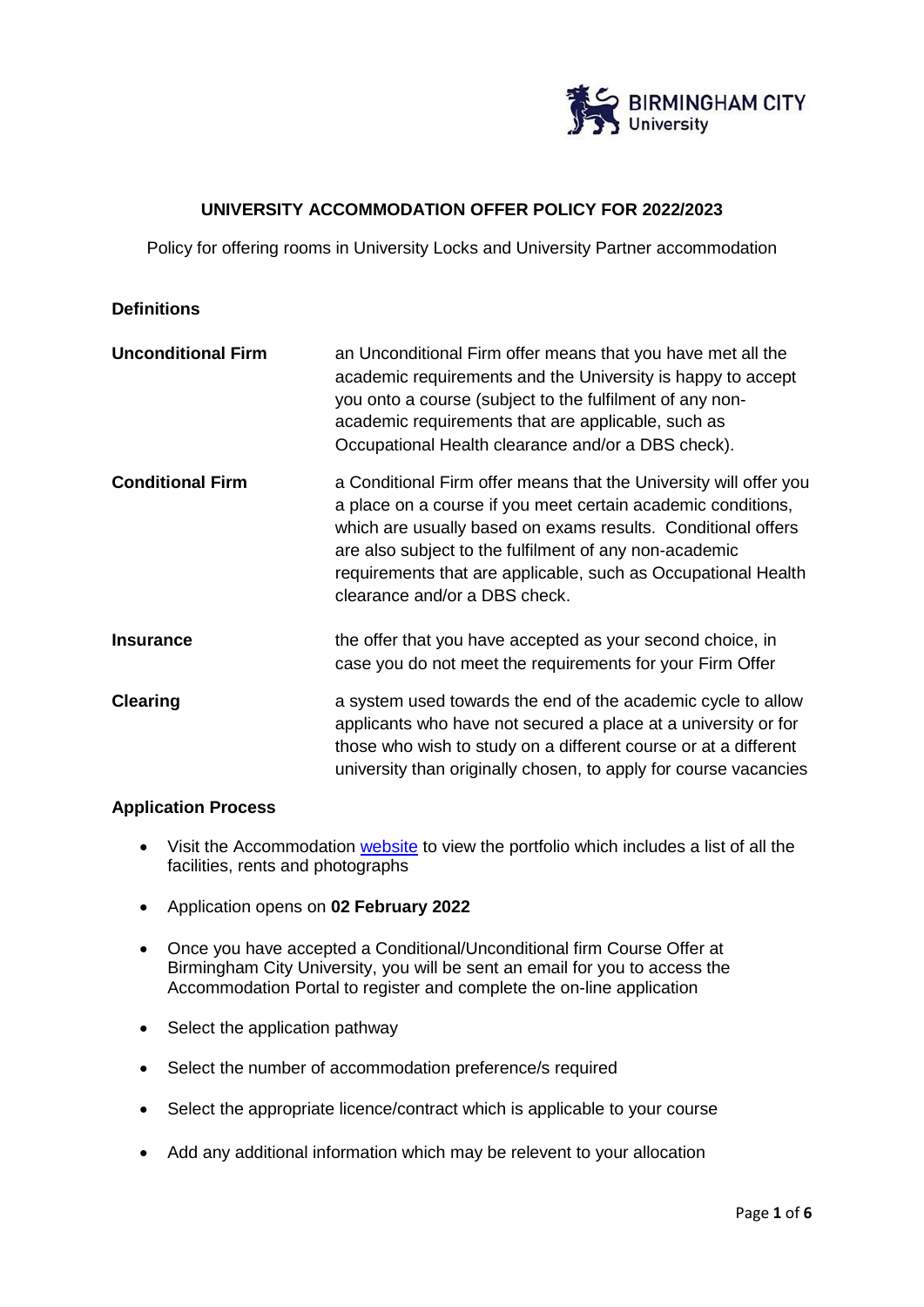- Check the box to agree to the terms and conditions and then submit your application
- You will then receive an email confirming that your application has been received

#### **Accommodation offers**

All first-year, full-time home, and International students are guaranteed University accommodation if they have firmly accepted an offer in the main application cycle and apply by the deadline date.

#### **Application Deadline Dates**

- UK Students 31 July 2022
- International Students 31 August 2022
- Clearing/Insurance Students 16 September 2022

## **Room Offer Process**

We will start to allocate applicants and email a Room Offer from **8 February 2022** to students who:

(a) hold an Unconditional Firm offer (UF) and have applied by the deadline date

We will start to allocate applicants and email a Room Offer from **18 August 2022** to students who:

(b) hold a Conditional Firm (CF) which converts to an Unconditional Firm (UF) following receipt of exam results or other documentation required by your Faculty and have applied by the deadline date

# **We cannot guarantee your preferred choice of accommodation or guarantee single gender accommodation as places are subject to availability**.

We will endeavour to accommodate you close to your place of study, however, this is dependant upon availability at the time of allocating the rooms.

When a room is offered you will receive an email advising you to log in to the Accommodation Portal; you will be required to follow the instructions given in the email. The email address we use will be the one that was used when you initially applied for the accommodation.

For the majority of the accommodation, a guarantor will be required. You will also be required to make an advance payment and /or deposit (this will depend on the allocation to a University managed/partner accommodation) to accept the offer of accommodation by a deadline date. If you are unable to provide a guarantor you may be required to pay the full Residence Fee in advance at the time of offer. If you have not responded within the stipulated period the offer will be withdrawn and the room will be re-offered to another student.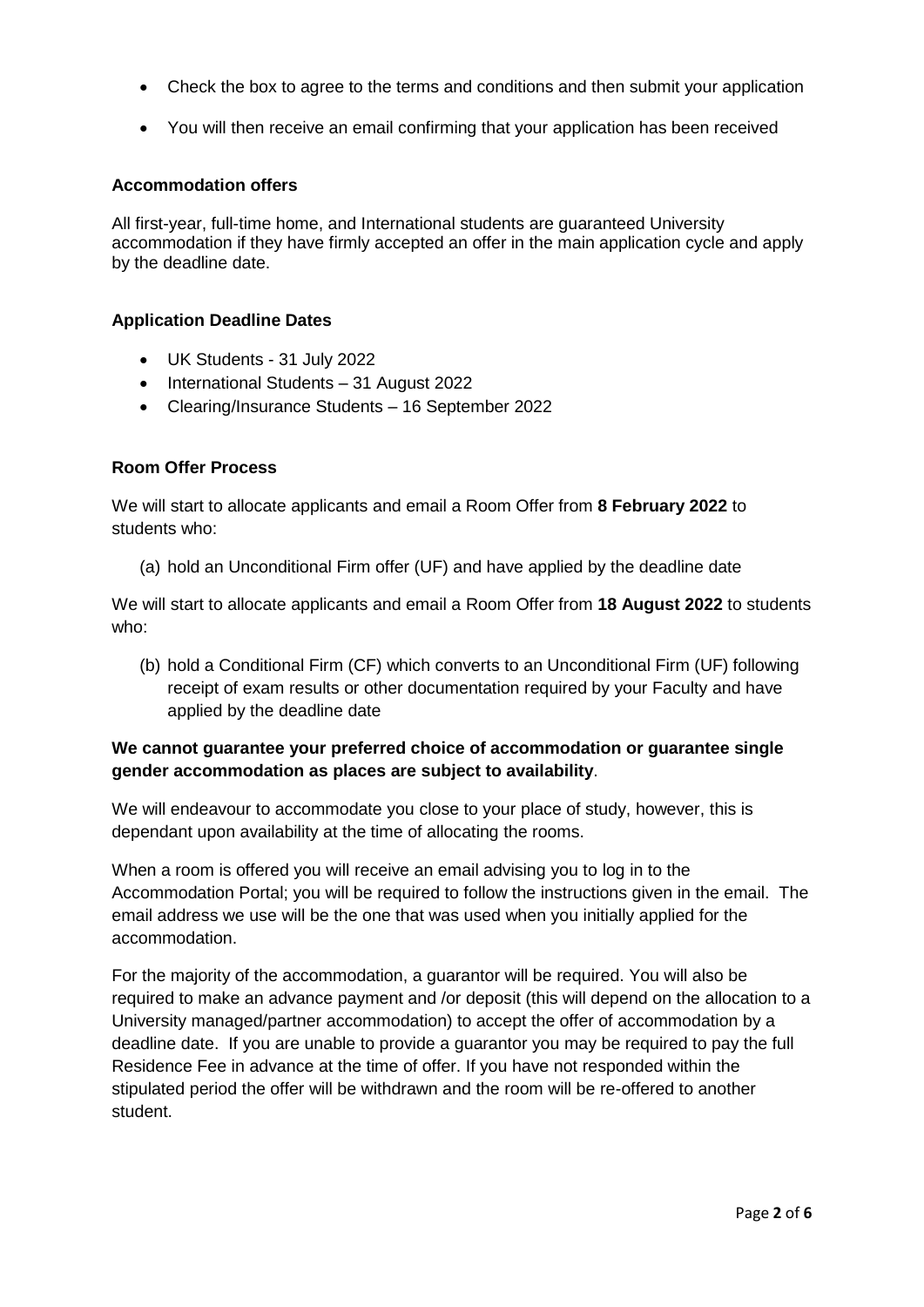UK students will be given three days and International students will be given five days in which to accept the offer of accommodation. It is therefore essential that you keep checking your emails daily.

If you have not contacted us and missed the deadline date to accept, the offer of accommodation will automatically be withdrawn.

If your room offer is rejected or withdrawn and you still require accommodation, you will be required to make a new application and your application will be placed accordingly in the queue to await allocation.

Allocations are not based on age, gender or religious belief.

#### **Accommodation Portfolio**

| University Managed accommodation                |
|-------------------------------------------------|
| Partner accommodation managed by Unite Students |
| Partner accommodation managed by Unite Students |
| Partner accommodation managed by Unite Students |
| Partner accommodation managed by Student Roost  |
| Partner accommodation managed by Student Roost  |
| Partner accommodation managed by Yugo           |
| Partner accommodation managed Host Students     |
| Partner accommodation managed by Almero         |
|                                                 |

#### **Postgraduate students**

We are able to offer accommodation to Postgraduate students and we will attempt to allocate all Postgraduate students together but this cannot be guaranteed.

## **September UK Intake**

We are able to offer accommodation to Undergraduate students in the accommodation portfolio so long as you have accepted a place on a course and have applied for accommodation by **31 July 2022**

#### **September International Intake**

We will make an offer of accommodation to International students so long as you have accepted a place on a course and have applied for accommodation by **31 August 2022**

## **BCUIC Students**

We will make an offer of accommodation to our BCUIC students so long as you have accepted a place on a course and have applied for accommodation by **31 August 2022.** If you wish to apply for accommodation after this date, please contact the Accommodation Office for availability of accommodation and your application will be considered on an individual basis. **For January and May in-take students this will be subject to availability.**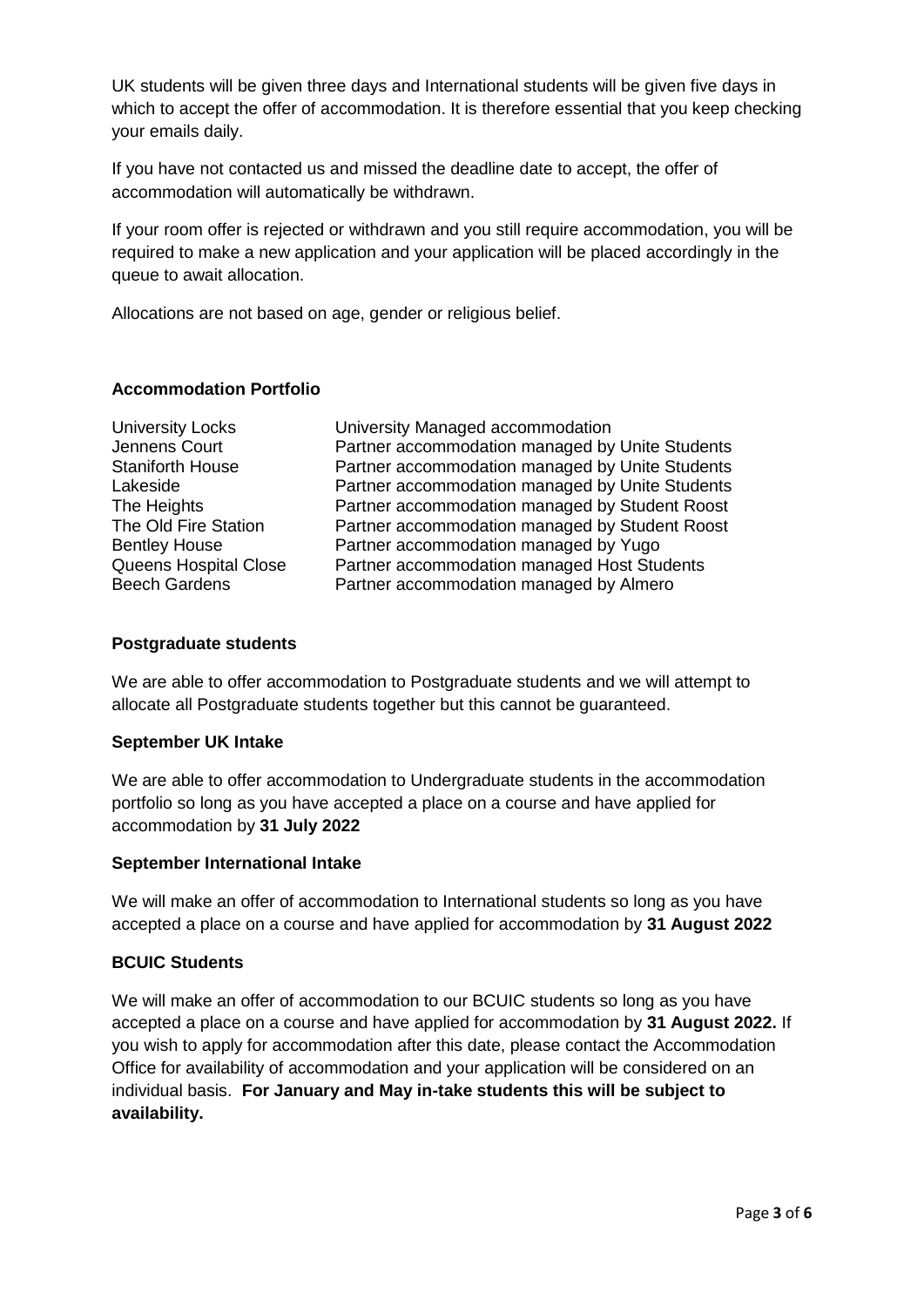## **Semester 1 Students**

Subject to availability we will aim to make an offer of accommodation to Semester 1 students at Jennens Court (September 2022 – December 2022), so long as you have been offered and have accepted a place on a course, meet the room offer criteria and have applied for accommodation by **31 August 2022.**

## **Semester 2 Students**

Subject to availability we will aim to make an offer of accommodation to Semester 2 students at Jennens Court (January 2023 – August 2023), so long as you have been offered and have accepted a place on a course, meet the room offer criteria and have applied for accommodation by **13 December 2022**.

#### **January Intake**

Subject to availability we will aim to provide you with a room offer until the end of Semester 2 (August 2023), depending on location of accommodation. We will endeavour to offer you a room close to your place of study subject to availability as long as you meet the room offer criteria.

## **Insurance/Clearing Students**

We are able to offer accommodation within the University portfolio so long as you have accepted a place on a course and have applied for accommodation by **16 September 2022**

## **Under 18s**

All student accommodation is an adult environment where most residents are aged over 18. Students sharing a flat with a student under the age of 18 will not have been vetted. All bedrooms are single occupancy however students will share kitchen/dining/lounge facilities. Allocations are not based on age, gender or religious belief.

## **Care Leavers/Care Experienced**

We will guarantee you accommodation for the duration of your course. You will be required to submit a new application form for each academic year by the advised deadline date.

Please note: depending on the accommodation you have selected you may be required to move rooms during the summer vacation period.

A care leaver is someone who has previously lived with foster parents, in a children's home, orphanage, or sheltered accommodation who has been in the care of the Local Authority for a period of 13 weeks or more spanning their 16th birthday (The Children [\(Leaving](http://webarchive.nationalarchives.gov.uk/20130107105354/http:/www.dh.gov.uk/prod_consum_dh/groups/dh_digitalassets/@dh/@en/documents/digitalasset/dh_4058600.pdf) Care) Act [2000](http://webarchive.nationalarchives.gov.uk/20130107105354/http:/www.dh.gov.uk/prod_consum_dh/groups/dh_digitalassets/@dh/@en/documents/digitalasset/dh_4058600.pdf)).

## **Students with Disabilities**

If you have a disability or long term medical condition and you require adjustments it is essential that you contact Accommodation Services as soon as possible to discuss your specific requirements. We can only make you a room offer once we are able to confirm that appropriate accommodation is available and reasonable adjustments can be made. We may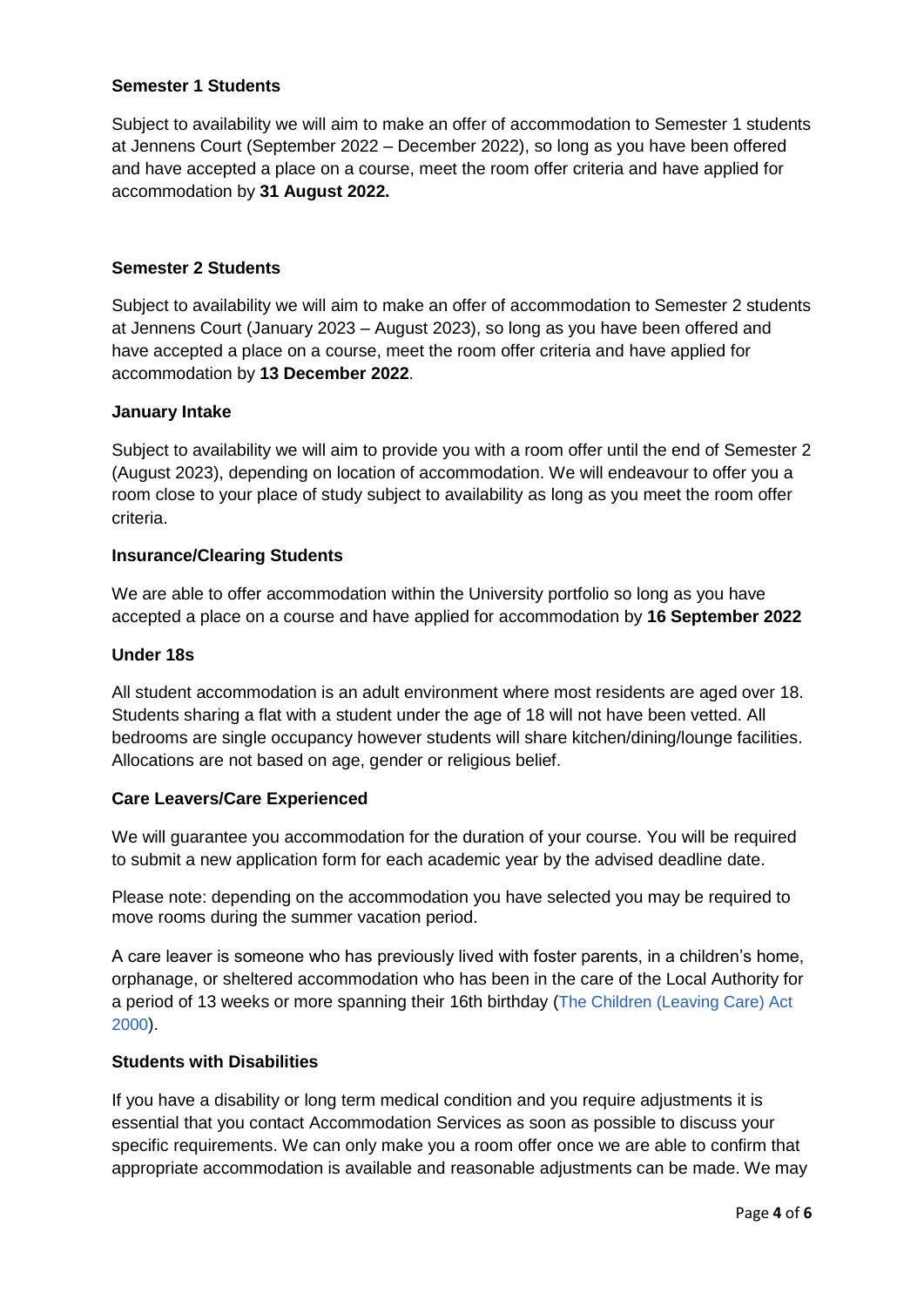be able to offer you accommodation for the duration of your course but due to possible changes in the portfolio please note that this may not be the same accommodation each year.

If you have a personal support worker who will be enabling you to live independently at university, we can also provide a room for them (the full cost of this room will be payable).

To ensure you receive the appropriate support with your studies, it is recommended that you contact the Disability Support Team and inform them of your disability and the adjustments you require. Further information about the team including their contact details is available [here.](https://www.bcu.ac.uk/student-info/student-support/disability-support)

Please see the Data Protection and Confidentiality section below in relation to declaring your disability to Accommodation Services.

If you have any questions regarding suitable accommodation please contact us by email at [accommodation@bcu.ac.uk](mailto:accommodation@bcu.ac.uk)

## **Allocation of rooms during the Academic Year**

Accommodation Services can/will allocate rooms during the academic year depending on availability, and will ensure the student fits the criteria of the flat/room they have been allocated.

## **Equality and Diversity**

The University operates an Equal Opportunities Policy and, accordingly, Accommodation Services offers accommodation to students regardless of race, gender, religion, disability or sexuality. It is expected that students in University accommodation will uphold the principles of this policy and be tolerant towards each other.

## **Data Protection & Confidentiality**

The [University's Privacy Policy Statement](https://www.bcu.ac.uk/about-us/corporate-information/policies-and-procedures/privacy-policy) explains what happens to the personal information you provide to the University or the University collects from you. We will use information collected about you during the accommodation application process. This will be used for the administration and allocation of accommodation and to deliver the accommodation service.

We may share your data with other departments and faculties within the University, only where necessary, for the delivery of the accommodation services.

If you provide any information relating to a medical condition or disability this is sensitive personal information under data protection legislation. This will only be shared with other departments of the University with your consent.

Where you have already declared a medical condition or disability to the Enablement and Wellbeing Team you may have already agreed for this information to be shared with relevant Accommodation Service staff. This information will be used to provide appropriate support and reasonable adjustments where appropriate.

If you wish to inform Accommodation Services about a medical condition or disability but have not already agreed for your information to be shared via the Disabilty Team we ask that